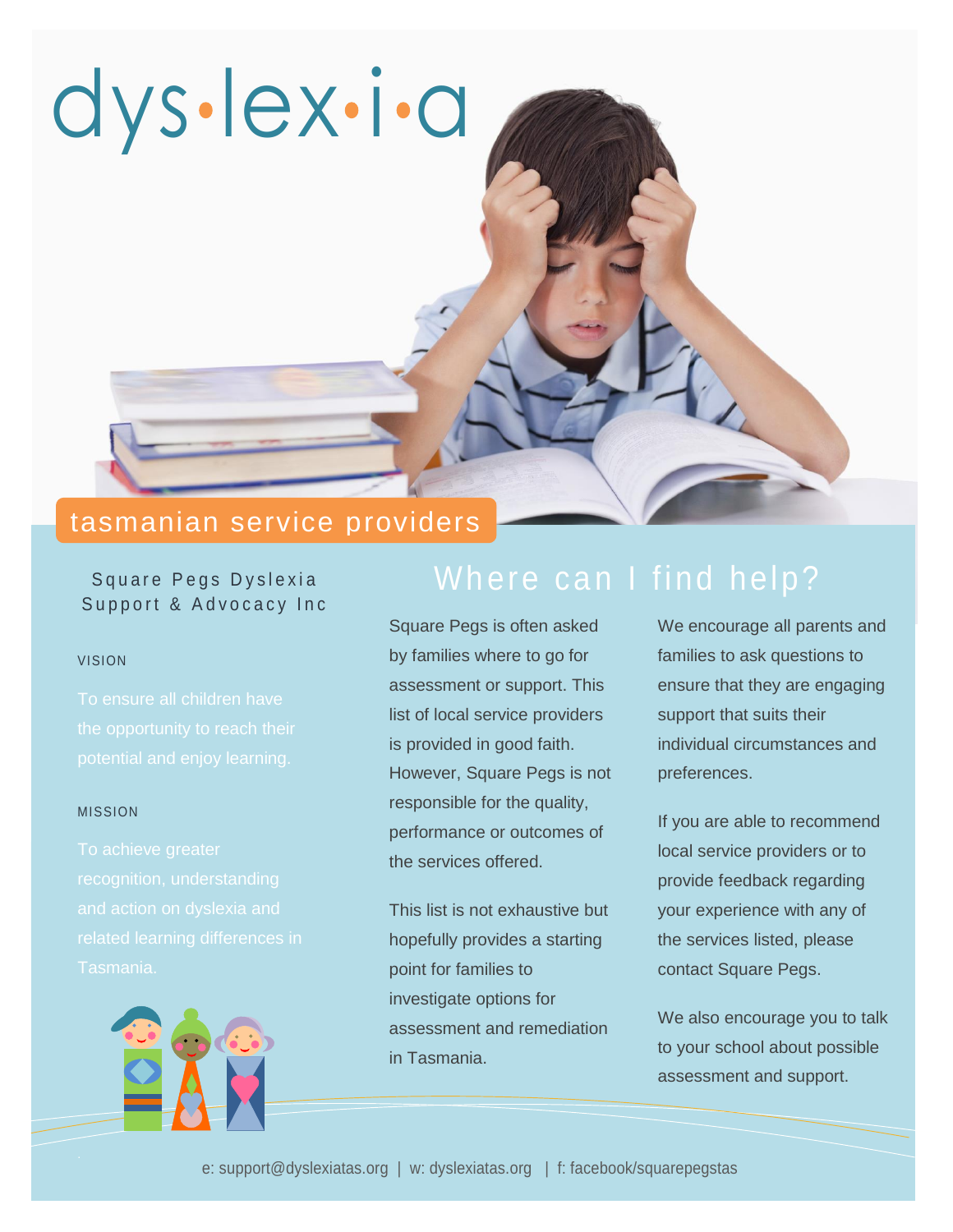# **Educational Psychologists**

**Darren Stops, Psychologist** St Helen's Private Hospital, 186 Macquarie Street, Hobart | 0448 124 001

**Kelly Parkyn, Kingston Psychology** [www.kingstonpsychology.com.au](http://www.kingstonpsychology.com.au/) | 6 Freeman St, Kingston TAS 7050 | (03) 6229 2888

### **Pamela Windsor and Associates**

Sarah Muskett, Practice Leader 70 Sandy Bay Rd, Battery Point TAS 7004 | (03) 6224 8555

**Margaret Stoklosa Pscyhologists** 205 Davey St, Hobart TAS 7000 | (03) 6224 8881

**Paul Watkins** 46 View Street, Sandy Bay 7007 | (03) 6223 5219

**Launceston Therapy Clinic**

Paul Bertoia [www.launcestontherapyclinic.com.au](http://www.launcestontherapyclinic.com.au/) | 259 Charles St, Launceston TAS 7250 (03) 6331 4664

**Psychology Plus, Burnie** Bernadette Smith 12 Hale St, South Burnie TAS 7320 | (03) 6431 9959

**Sam van der Wijngaart, forPsych** [sam@forpsych.com.au](mailto:sam@forpsych.com.au) | 0438 908 331 | [forpsych.com.au](http://www.forpsych.com.au/)

### **Tim Feeley, Tim Feeley and Assoicates**

[info@timfeely.com.au](mailto:info@timfeely.com.au) | timfeely.com.au | 169 Elphin Road, Newstead | 03 6334 4451

**Robyne Lennon**, North West Psychology

[enquiries@nwpsychology.com.au](mailto:enquiries@nwpsychology.com.au) or [www.nwpsychology.com.au](http://www.nwpsychology.com.au/)

#### **University of Tasmania – Psychology Clinic**

[www.utas.edu.au/psychology/psychology-clinic](http://www.utas.edu.au/psychology/psychology-clinic) | 03 6226 2805 | [PSY.Clinic@utas.edu.au](mailto:PSY.Clinic@utas.edu.au) The clinic provides services free to the community.

**Department of Education** School Psychologists via the School Principal or Learning Services or Manager School Support.

#### **Catholic System South**

Referrals via Catholic Education Office. Contact Robyn Evans MAPS CEDP.

# **Medicare Local has a list for referrals:**

www.tasmedicarelocal.com.au

**Australian Psychology Association** – psychology.org.au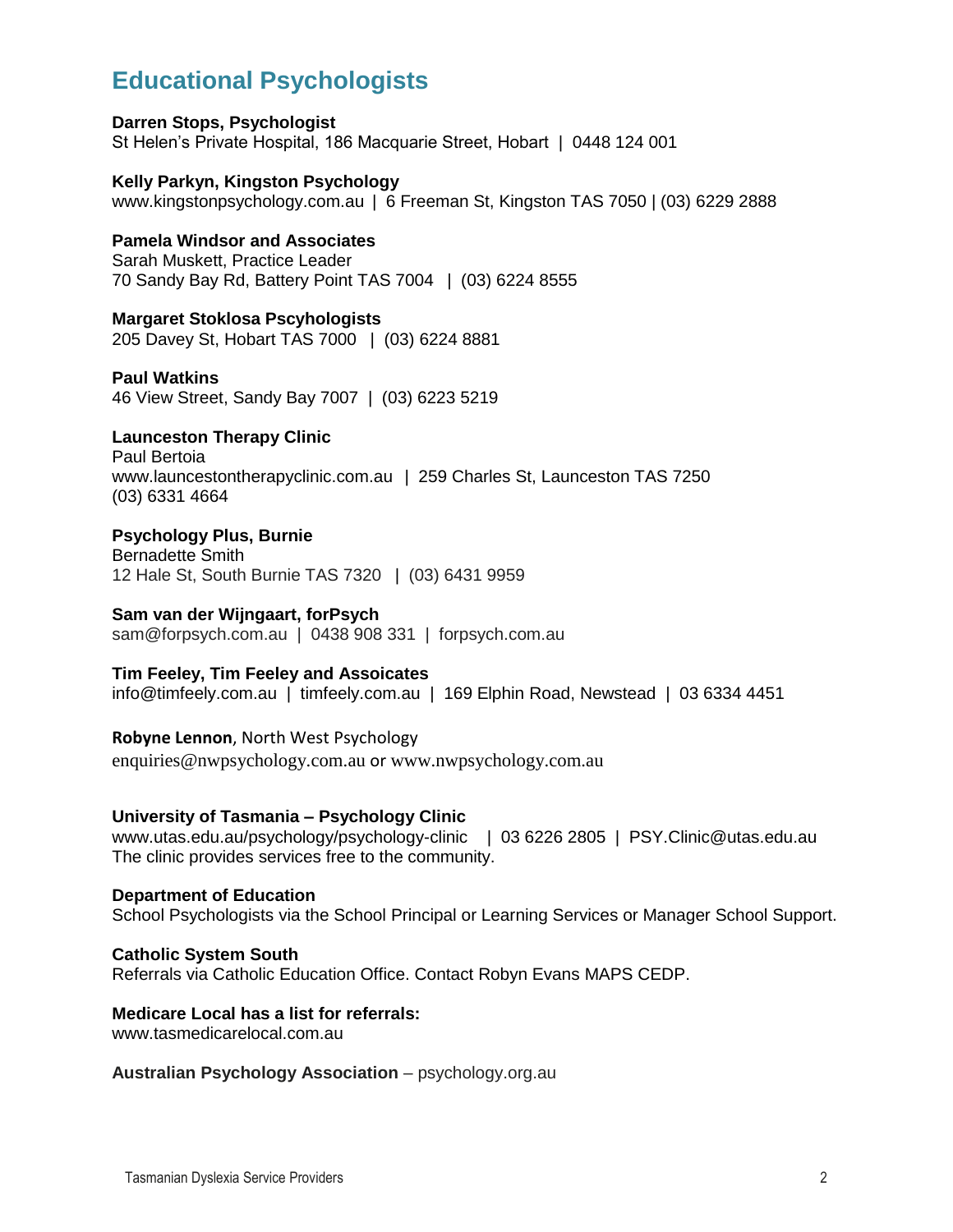# **Speech Pathologists**

## **Speech Pathology Tasmania**

Linda McKillop | Rosalie Martin 110 Elizabeth Street, Hobart 7000 | (03) 6234 5717 | spt.com.au | [speech@spt.com.au](mailto:speech@spt.com.au)

SPT's offices are located in central Hobart. Clinics are located in [Hobart City,](http://spt.com.au/other-clinics) [Margate,](http://spt.com.au/other-clinics) [Richmond,](http://spt.com.au/other-clinics) [Huonville](http://spt.com.au/other-clinics) and [Burnie.](http://spt.com.au/other-clinics) Speech Pathology Tasmania is a private speech pathology practice offering a full range of speech pathology services for children and adolescents. **This includes assessment services and remediation for literacy issues/dyslexia.**

#### **Sue Brown**

[thespeechcentre@gmail.com](mailto:thespeechcentre%40gmail.com) | 0414 989 335 | Launceston

**Speech Pathology Australia** - speechpathologyaustralia.org.au

# **Multidisciplinary**

#### **Teach Inclusive** Rob Carter teachinclusive.com | [robert.carter@teachinclusive.com](mailto:robert.carter@teachinclusive.com) | 0417 970 237

Teach Inclusive is a multi-disciplinary, professional team - offering a comprehensive, whole child approach to assessment and intervention. Teach Inclusive can provide therapy and educational plans. They are skilled case managers, able to coordinate services in the areas of:

 Education, Psychology, Speech and Language Pathology, Physiotherapy, Occupational Therapy, Inclusive Technology

# **Interstate / Online**

### **SPELD Victoria**

Expert, multi-disciplinary team, part of a national group of specific learning differences associations. Can provide assessments, remediation etc. www.speldvic.org.au

### **Australian Dyslexia Association**

Offers a pre-assessment for members. Full assessments if required.

www.dyslexiaassociation.org.au/

# **Orthoptist**

Judi Wyatt, Orthoptist, Hobart. (03) 6223 4448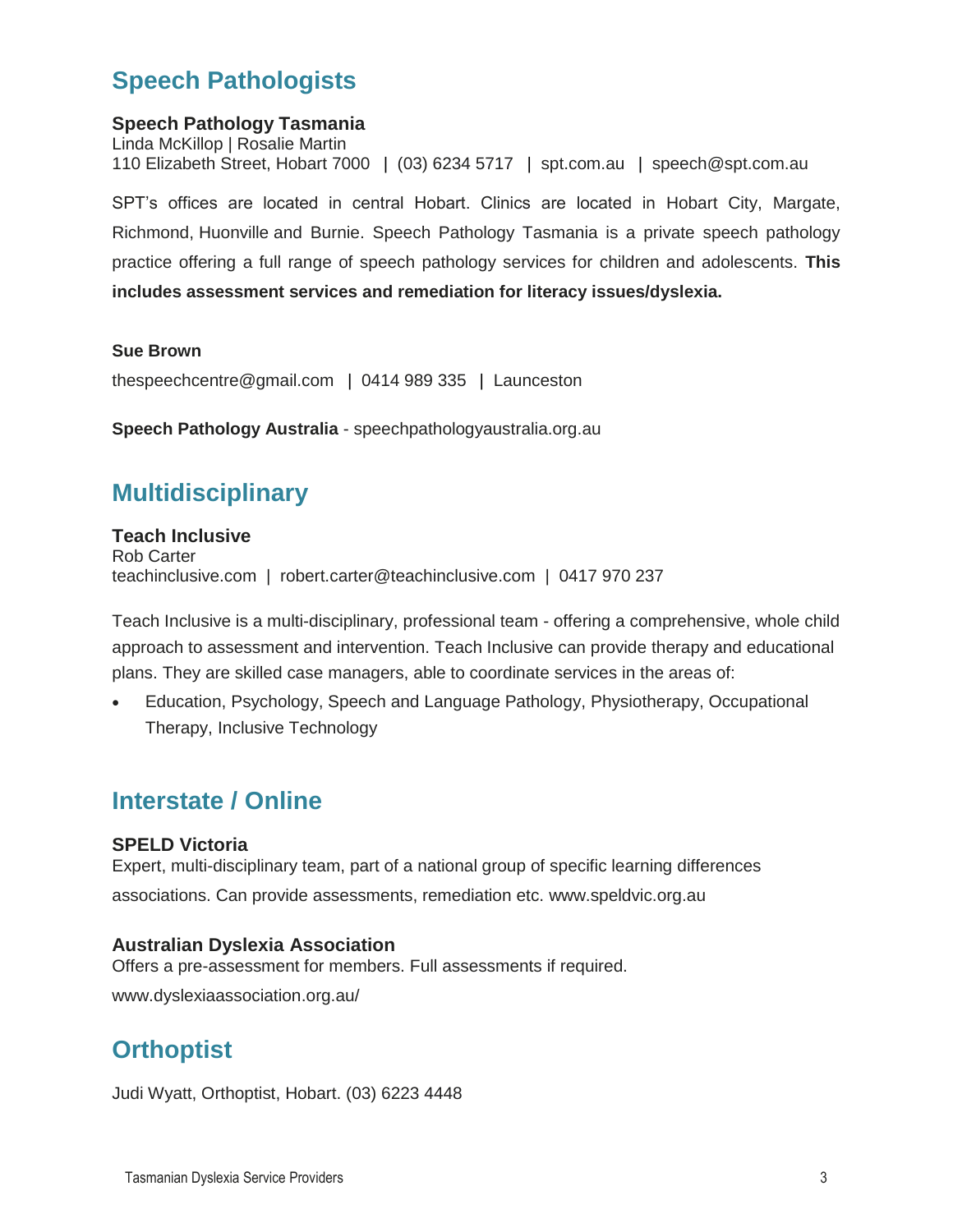# **Advocacy**

# **Your Rights – Disability Standards for Education**

Here is a link which has been recommended as a great resource to help understand your rights and responsibilities under the Disability Standards for Education...

<http://resource.dse.theeducationinstitute.edu.au/>

## **Association for Children with Disability**

The Association for Children with Disability (Tas) Inc. is a non profit organisation that provides information, advocacy and support for Tasmanian families of children with disability.

[www.acdtas.com.au](http://www.acdtas.com.au/)

| <b>Shaylene Craddock (South)</b>     | <b>Jacque Boxer (North)</b>          |
|--------------------------------------|--------------------------------------|
| Family Advocacy and Case Coordinator | Family Advocacy and Case Coordinator |
| Mobile 0402 637 023                  | Mobile 0437 004 325                  |
| Phone 6231 2466                      | 59D Amy Road, Newstead TAS 7250      |
| scraddock@acdtas.com.au<br>Email     | jboxer@acdtas.com.au<br>Email        |

## **National Disability Coordination Officer**

The Australian Government's National Disability Coordination Officer (NDCO) Programme works strategically to assist people with disability access and participate in tertiary education and subsequent employment, through a national network of regionally based NDCOs.

www.ndcotas.com.au

| Darlene McLennan (North & North West) | <b>Colleen Hooper (Southern)</b>       |
|---------------------------------------|----------------------------------------|
| Email darlene.mclennan@utas.edu.au    | Email HooperCo@missionaustralia.com.au |
| Phone (03) 6324 3758                  | Phone (03) 6244 0444                   |

## **Office of the Anti-Discrimination Commissioner**

The Office of the Anti-Discrimination Commissioner seeks to work closely with the Tasmanian community (including the community generally, government and business) in fostering a society free of discrimination, prejudice, bias and prohibited conduct. Its guiding motto is:

Phone (03) 6165 7515 | [antidiscrimination@justice.tas.gov.au](mailto:antidiscrimination@justice.tas.gov.au)

### **University of Tasmania**

Colin Clark, Disability Student Advisor. [Colin.Clark@utas.edu.au](mailto:Colin.Clark@utas.edu.au)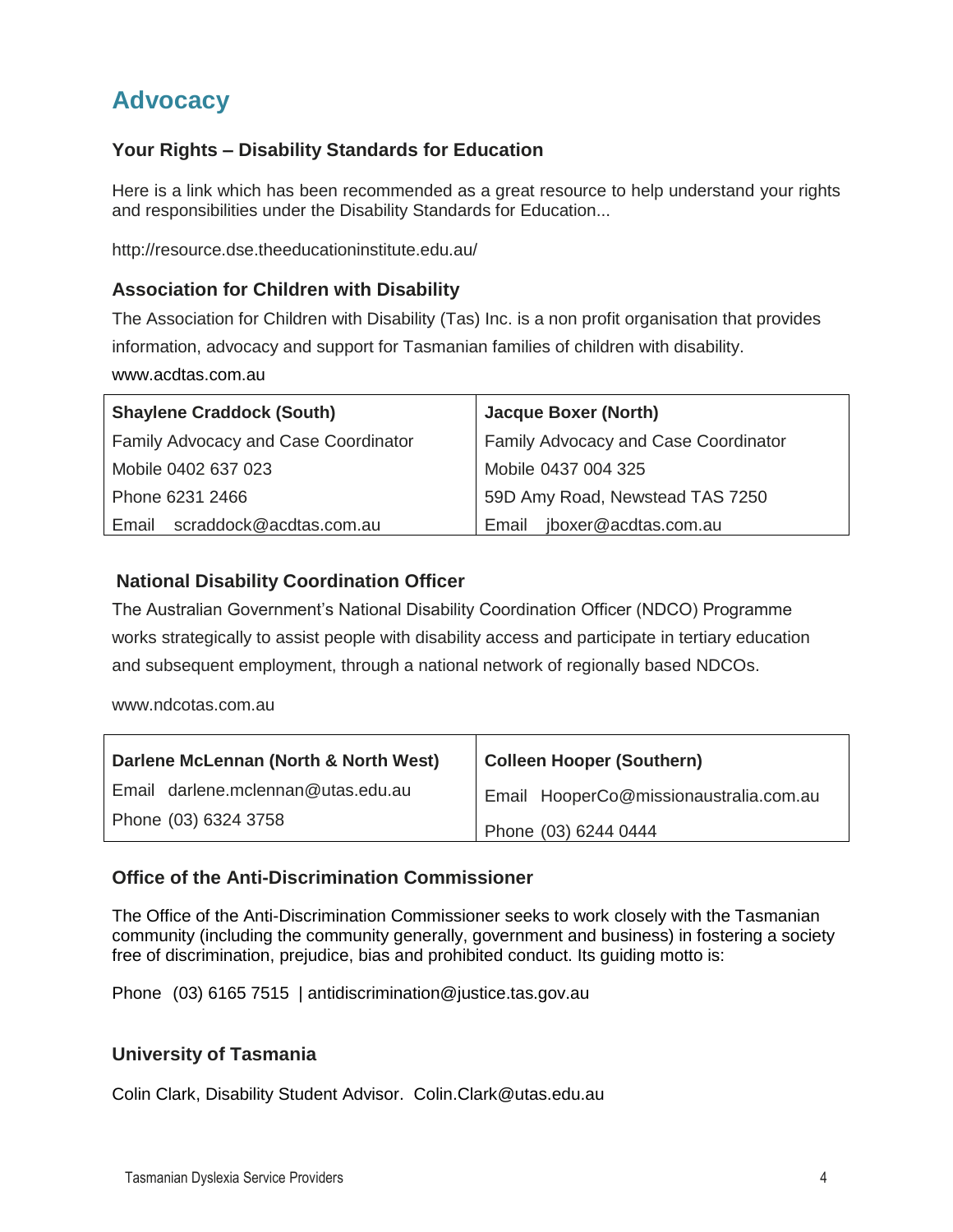# **Tutors**

## **Questions to Ask a Potential Tutor**

For a child with dyslexia, research supports the use of a reading system/approach that is simultaneously **multisensory, systematic, and cumulative, with direct and explicit instruction in phonemic awareness**, followed by synthetic and analytic phonics with intense practice. It is important that any tutor engaged to assist your child is experienced in this approach.

- 1. Please describe your background and training.
- 2. What is your approach to teaching reading to a dyslexic child? (If they don't mention the key aspects outlined above, run for the hills.)
- 3. How long have you been tutoring children in reading?
- 4. Approximately how many students with dyslexia or related learning differences have you tutored over the past 5 years?
- 5. Do you spend any of the session helping the student with homework, or do you concentrate only on remediation?
- 6. How do you interact with the student's school?
- 7. How often will you provide feedback to me on my child's progress, and in what format?
- 8. What is your hourly fee? What happens if my child has to miss a session?
- 9. How many sessions per weeks do you recommend?
- 10. Would you give me the name and telephone number of several parents of students you are currently tutoring so that I can seek references?
- 11. Do you have a current Tasmanian Police Check/Working with Children card?
- 12. Could we schedule a free consultation so that I can meet you and see your office?

Ref: *Straight Talk About Reading: How Parents Can Make a Difference During the Early Years*, 1999 by [Louisa C.](http://www.amazon.com/s/ref=dp_byline_sr_book_1?ie=UTF8&field-author=Louisa+C.+Moats&search-alias=books&text=Louisa+C.+Moats&sort=relevancerank)  [Moats](http://www.amazon.com/s/ref=dp_byline_sr_book_1?ie=UTF8&field-author=Louisa+C.+Moats&search-alias=books&text=Louisa+C.+Moats&sort=relevancerank) (Author), [Susan L. Hall](http://www.amazon.com/Susan-L.-Hall/e/B001IOH67M/ref=dp_byline_cont_book_2)

### **The importance of explicit, multisensory instruction**

Children with dyslexic difficulties particularly benefit from teaching that adheres to the principles of: highly structured, systematic, 'little and often', using graphic representation, and allowing time for reinforcement and encouraging generalization.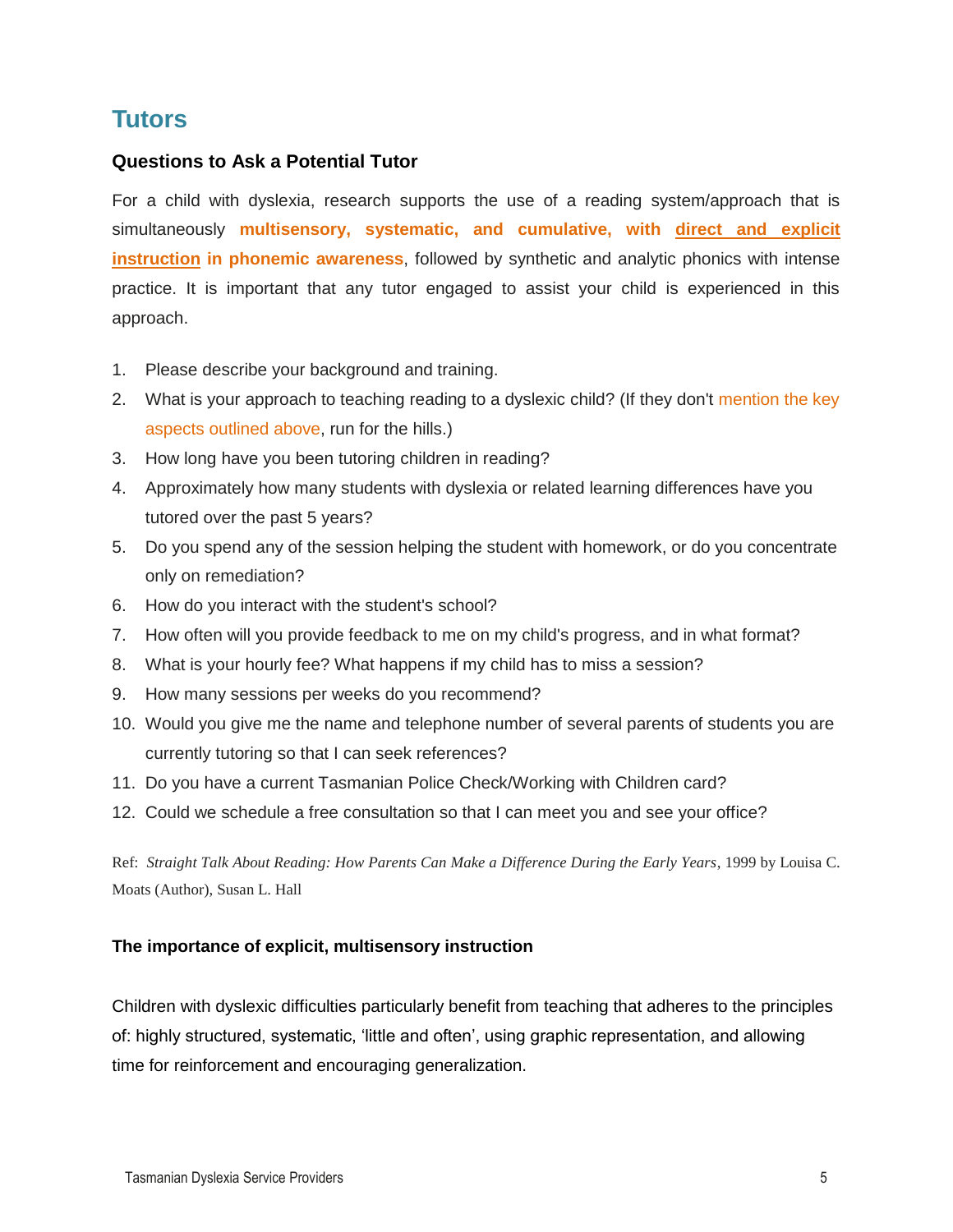Teachers of low-progress readers should employ approaches to reading instruction that include explicit and systematic instruction in the five key areas outlined below, and these should be taught intensively. In particular tutors trained by IMSLE, SPELD, Spalding, MultiLit, among others. Explicit instruction in the big five of reading:

- 1. oral language;
- 2. phonemic awareness;
- 3. synthetic phonics;
- 4. fluency;
- 5. vocabulary; and
- 6. comprehension.

**Educate Tutoring,** Naomi Wright, Kingston [www.educatetutoring.com.au](http://www.educatetutoring.com.au/)

## **Breakthrough Tutorial**

Wendy Sakul and Wendy Crosby [www.breakthroughtutorial.com](http://www.breakthroughtutorial.com/)

**Spelfabet,** synthetic phonics resources [www.spelfabet.com.au](http://www.spelfabet.com.au/)

**The Ten Minute Tutor, o**nline tutoring program by Liz Dunoon.

www.thetenminutetutor.com

## **Reading Doctor Apps**

[www.readingdoctor.com.au](http://www.readingdoctor.com.au/)

*Be aware, doing more of the same won't change things…a whole-language approach, with embedded phonics instruction is not supported by evidence as an effective approach.*

## **MUSEC Briefings**

The Macquarie University Briefings offer independent advice on various 'programs' and is worth a visit as you investigate options for your child.

http://www.musec.mq.edu.au/community\_outreach/musec\_briefings